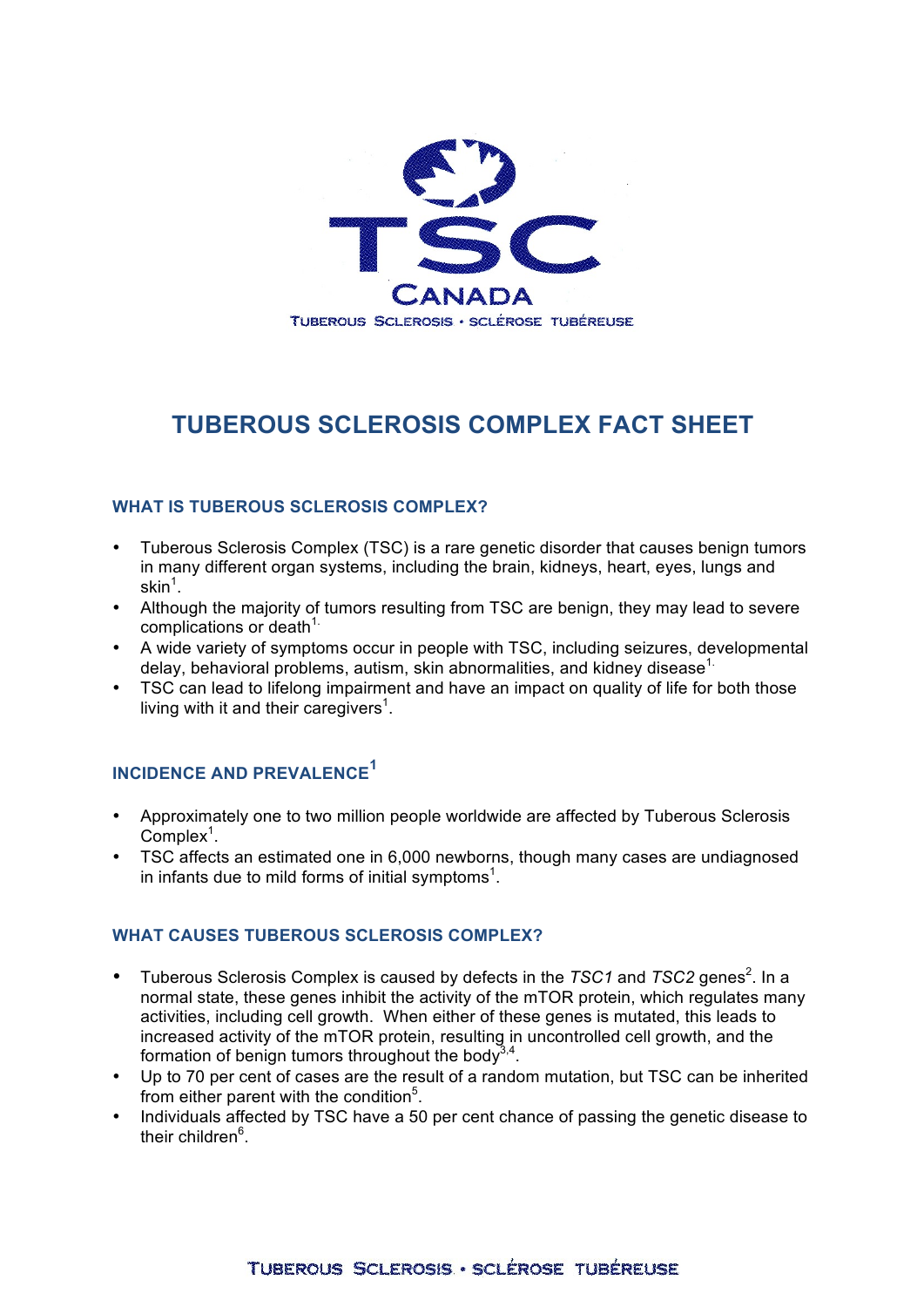

#### **WHAT ARE THE SYMPTOMS?**

- Signs and symptoms may vary, depending on which organs are involved.
- Some symptoms may include, but are not limited to:
	- o Benign tumor growth
	- o Skin abnormalities
	- o Seizures
	- o Mental disabilities
	- o Autism
	- $\circ$  Behavioral problems<sup>1,8</sup>
- Epileptic seizures are the most common neurological symptom of Tuberous Sclerosis Complex, affecting up to 90 per cent of patients, and starting as early as in infancy<sup>1,6,7,10</sup>
- Approximately one-half to two-thirds of individuals with TSC have mental disabilities, which can range from mild learning disabilities to severe<sup>1</sup>

### **HOW IS TUBEROUS SCLEROSIS COMPLEX DIAGNOSED?**

- Since Tuberous Sclerosis Complex affects many different organs, no single feature of TSC is diagnostic - all clinical features must be included in order to make a diagnosis
- Modern and complete diagnosis includes:
	- o Detailed skin examinations
	- $\div$  Brain imaging
	- o Neurological examination
	- o Ultrasound
	- o Ophthalmological tests
	- $\circ$  Genetic counseling<sup>6</sup>
- Because symptoms vary from patient to patient and can take years to develop, many children are not diagnosed until later in life, often with the onset of seizures, skin lesions or other significant symptoms, such as developmental delays<sup>1</sup>.

#### **COMMON MANIFESTATIONS OF TUBEROUS SCLEROSIS COMPLEX**

- Neurological Manifestations
	- o Neurological manifestations is the most frequent cause of disease-related disability in patients with Tuberous Sclerosis Complex<sup>2</sup>
	- o Seizures occur because of sudden, abnormal electrical activity in the brain and are present in up to 90 per cent of people with TSC $^{8}$ .
	- o Mental disabilities experienced by people with TSC range from mild to severe learning disabilities and autism $1.8$ .
	- $\circ$  One-half to two-thirds of people with TSC experience mental disabilities<sup>1</sup>.
- Common brain findings
	- o Subependymal nodules (SENs) detected in early childhood, and may start to grow and turn into a  $SEGA^{13}$
	- $\circ$  Cortical tubers whose presence may be linked to the presence of epilepsy<sup>13</sup>
	- o Subependymal giant cell astrocytoma (SEGA)
		- A type of benign brain tumor that primarily affects children and adolescents<sup>1,8,9</sup>
		- Occurs in up to 10 per cent of individuals with  $TSC^{10,11}$
		- SEGAs arise in the ventricles of the brain and may pose a significant medical risk, including potential for swelling in the brain, or hydrocephalus<sup>1,8,12</sup>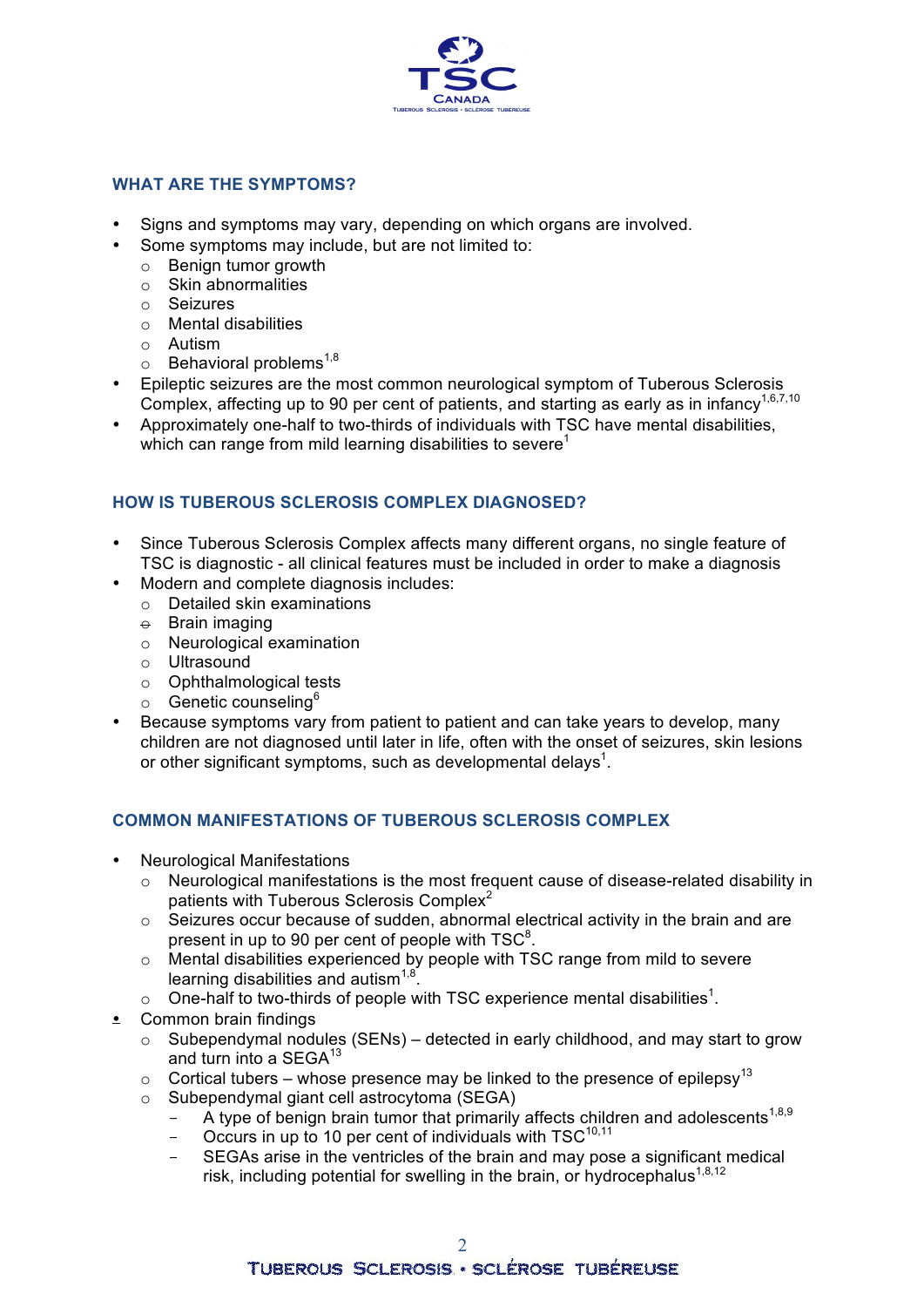

- Other common manifestations:
	- $\circ$  Facial angiofibroma
		- Reddish raised lesions usually seen on the face, which can be disfiguring, prompting laser treatment<sup>1</sup>.
		- One of the most common types of skin lesions, which affect virtually all Tuberous Sclerosis Complex patients $1,7,13$
	- o Renal angiomyolipoma
		- Benign renal tumors composed of abnormal blood vessels, smooth muscle and fat $^6$ .
		- Present in 55 to 75 per cent of patients with TSC; it is the most common kidney lesion seen in individuals with  $TSC^{1,8}$
		- Prevalence of these tumors increase as patients age<sup>14</sup>.
		- May cause pain, kidney failure or severe bleeding, which may result in anemia or a life-threatening drop in blood pressure<sup>1</sup>.
	- o Cardiac Rhabdomyoma
		- $-$  Lesions that form in the heart<sup>1</sup>.
		- Occurs in two thirds of newborns with  $TSC^{15}$ .
		- May cause heart valve dysfunction or arrhythmias<sup>7</sup>.
	- o Lymphangioleio-myomatosis (LAM)
		- A rare lung disease characterized by abnormal, muscle-like cell build-up in the lungs, lymph nodes and kidneys<sup>15</sup>.
		- Can cause "collapsed lung" with symptoms of pain and persistent shortness of breath $17$

#### **HOW IS TUBEROUS SCLEROSIS COMPLEX TREATED?**

- Although the prognosis for many people living with Tuberous Sclerosis Complex is generally good, careful monitoring of all organ systems and development is critical. Ultrasound in utero can detect heart tumours, assisting with early diagnosis and prompt monitoring in order to prevent complications related to TSC<sup>16</sup>.
- Treatment for people with TSC includes the management of seizures, special education for those who need it, and surgery, including plastic surgery.
- The first medication for the treatment of SEGAs has recently been approved in Canada: Afinitor\* (everolimus) tablets are indicated for the treatment of patients three years of age and older with SEGAs associated with TSC for whom surgery is not a suitable option<sup>17</sup>.
- Tuberous Sclerosis Complex research is progressing rapidly, giving hope to affected families for more effective treatments. Clinical trials of tumour-suppressing drugs continue to produce very encouraging results, with potential implications for treatment of multiple organ systems, and hopefully even of some of the seizures and developmental delays caused by the disorder<sup>16</sup>.